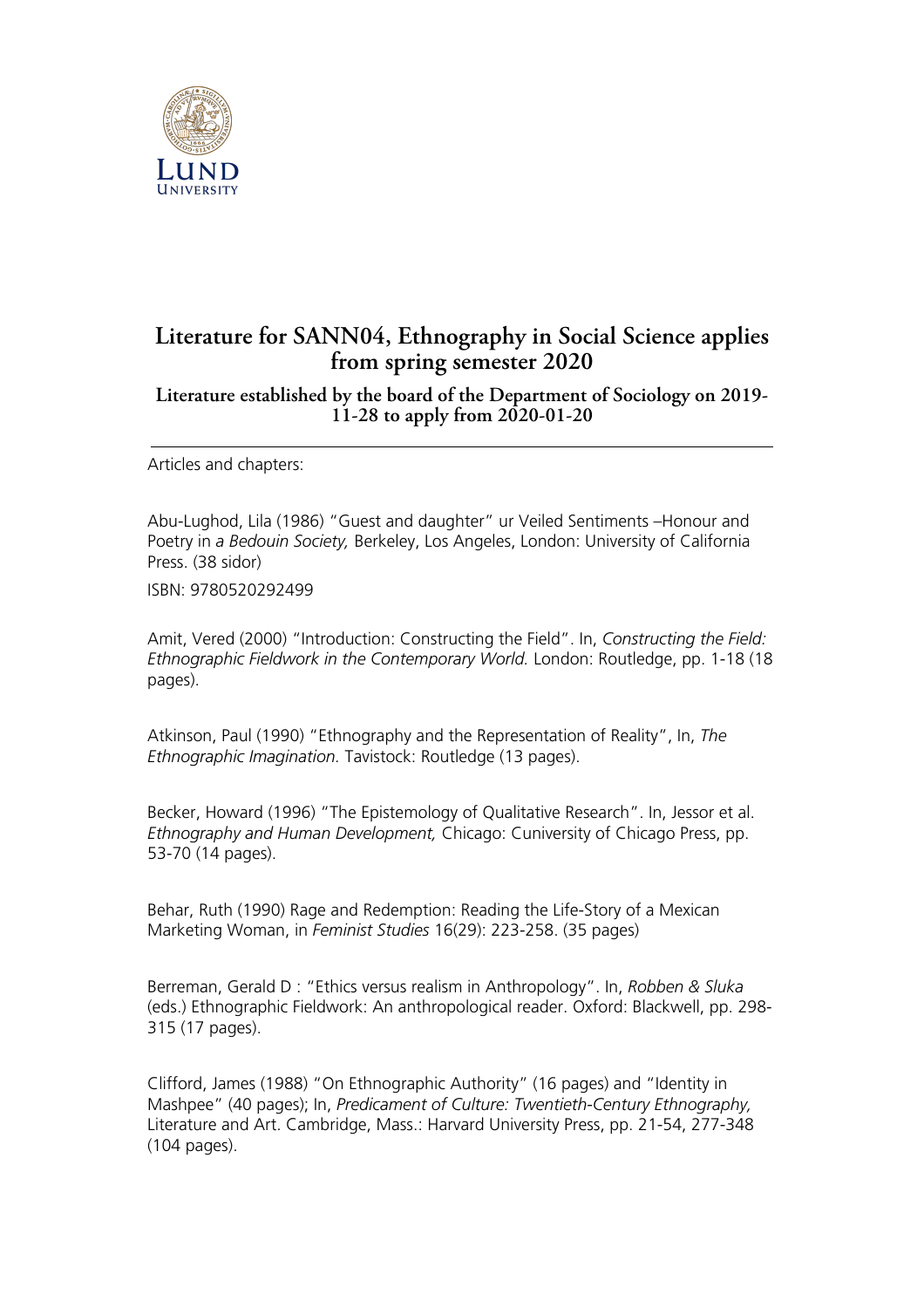Dunn, Cynthia Dickel 2014, 'Then I Learned about Positive Thinking: The Genre Structuring of Narratives of Self-Transformation, *Journal of Linguistic Anthropologyy* 24(2): 133-150. (17 pp)

Eastmond, Marita (2007) Stories as Lived Experiences: Narratives in Forced Migration Research, *Journal of Refugee Studies,* 20(2): 248-264. (14 pages)

Emerson, Robert, Rachel I. Fretz & Linda L. Shaw (1995) *Writing Ethnographic Fieldnotes. Chicago:* University of Chicago Press (chap. 1, 3, 6). (50 pp)

ISBN: 9780226206837

Fine, Gary Alan (1993) Ten lies of ethnography: Moral dilemmas of field research. *Journal of Contemporary Ethnography,* 2 2 (3), pp. 267-294 (27 pages)

Freeman, Derek (1984) *Margaret Mead and Samoa: the making and unmaking of an anthropological myth.* London: Penguin Books (370 pages)

Geertz, Clifford ([1972]2005) *"Deep Play: Notes on a Balinese Cockfight".* Daedalus, fall 2005, pp. 56-86 (30 pages).

Gille, Zsuzsa (2001) "Critical Ethnography in the Time of Globalization: Toward a New Concept of Site". *Cultural Studies,* vol. 1, no 3, pp. 319-334 (15 pages)

Giulianotti, Richard (1995) Participant observation and research into football hooliganism: Reflections on the problems of entree and everyday risks. *Sociology of Sport Journal,* 12 (1), pp. 1-20. (20 pages)

Gluckman, Max (1963) "Gossip and Scandal". *Current Anthropology,* vol . 4, no. 3, pp.307-316 (10 pages).

Goffman, Erving (1989) "On fieldwork". *Journal of Contemporary Ethnography,* vol. 18, no 2, pp.123-132 (9 pages).

Gregg, Jessica (2011) Unanticipated Source of Hope –Stigma and Cervical Cancer in Brazil, *Medical Anthropology Quarterly* 25(1): 70-84. (14 pages)

Gren, Nina 2015, Occupied Lives –Maintaining Integrity in a *Palestinian Refugee Camp in the West Bank, New York and Cairo:* American University in Cairo Press. Chapter 1.(? sid)

Gupta, Akhil & James Ferguson (1997) "The Field as site, Method, and location inAnthropology", in, *Anthropological locations: Boundaries and Grounds of a FieldScience.* Berkeley: university of California Press, pp. 1-46 (46 pages).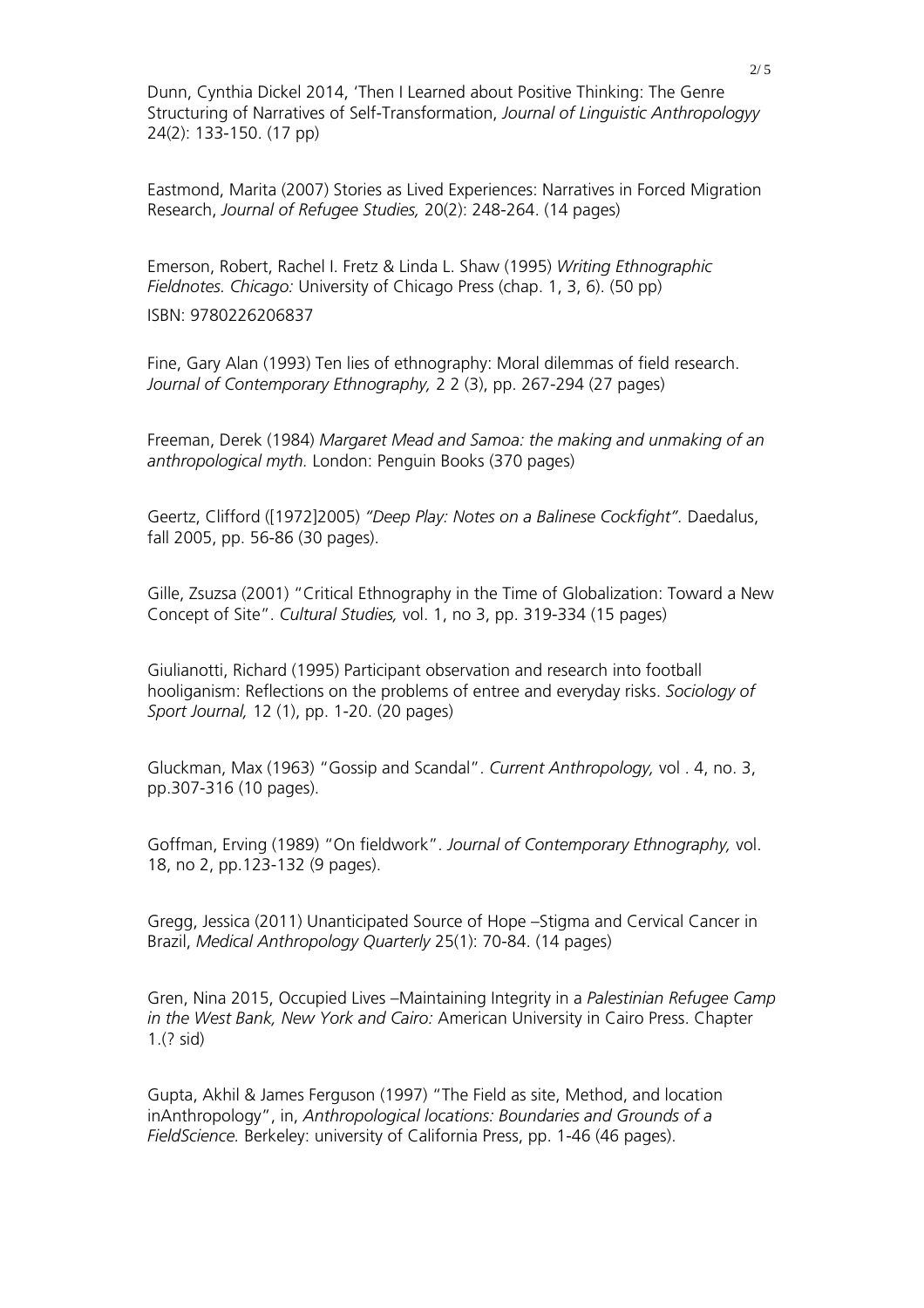Hannerz, Ulf (2003) "Being there…and there…and there!: reflections on Multi-Site Ethnography". *Ethnography,* vol. 4 no 2, pp. 201-216 (15 pages).

Ingold, Tim. (2014) "That's Enough about Ethnography!" *HAU: Journal of Ethnographic Theory* 4(1): 383–95. (13 pages).

Jackson, Patrick Thaddeus (2011) *The conduct of inquiry in international relations: Philosophy of science and its implications for the study of world politics.* London : Routledge, Chapter 1 - 2

Malinowski, Bronislaw ([1922]1961) *Introduction to Argonauts of the Western Pacific. Long Grove*: Waveland Press, pp. 1-25 (25 pages).

Marcus, George (1998) " Ethnography in/of the World System: The Emergence of Multi-Sited Ethnography", in, *Ethnography through thick and thin.* Princeton: Princeton university Press, pp. 79-104 (25 pages).

Marcus, George and Michael Fischer (1986) "A Crisis of Representation in the Human Sciences", in, *Anthropology as Cultural Critique: An Experimental Moment in the Human Sciences.* Chicago: university of Chicago Press, pp. 7-17 (10 pages).

Mead, Margaret ([1928]1977) *Coming of Age in Samoa.* London: Penguin (230 pages)

Narayan, Kirin (1993) How native is a "native" anthropologist? American Anthropologist, 95 (3), pp. 671-686. (15 pages)

Narayan, Kirin, (2012) Chapter 1 in Alive in Writing – Crafting Ethnography in the Company of Chekhov, London & Chicago: University of Chicago Press. (25 pages) ISBN: 9780226568195

Olwig, Karen Fog (2003) "Transnational Socio-cultural Systems and ethnographic research: Views from an Extended Field Site". International Migration Review, vol. 37, no 3, pp. 787-811 (24 pages).

Rosaldo, Renato (1976) The Story of Tukbaw: 'They Listen as He Orrates' in Reynolds, F & D. Capps (eds.) *The Biographical Process –Studies in the History and Psychology of Religion,* Mouton, The Hague, Paris: Mouton & Co. (30 pages)

Saether, Elin (2006) "Fieldwork as Coping and Learning." In: Maria Heimer and Stig Thøgersen (eds), *Doing Fieldwork in China,* Copenhagen: NIAS Press, 42–57. Available from https://www.diva-portal.org/smash/get/diva2:855438/FULLTEXT01.pdf (15 pages)

ISBN: 8791114977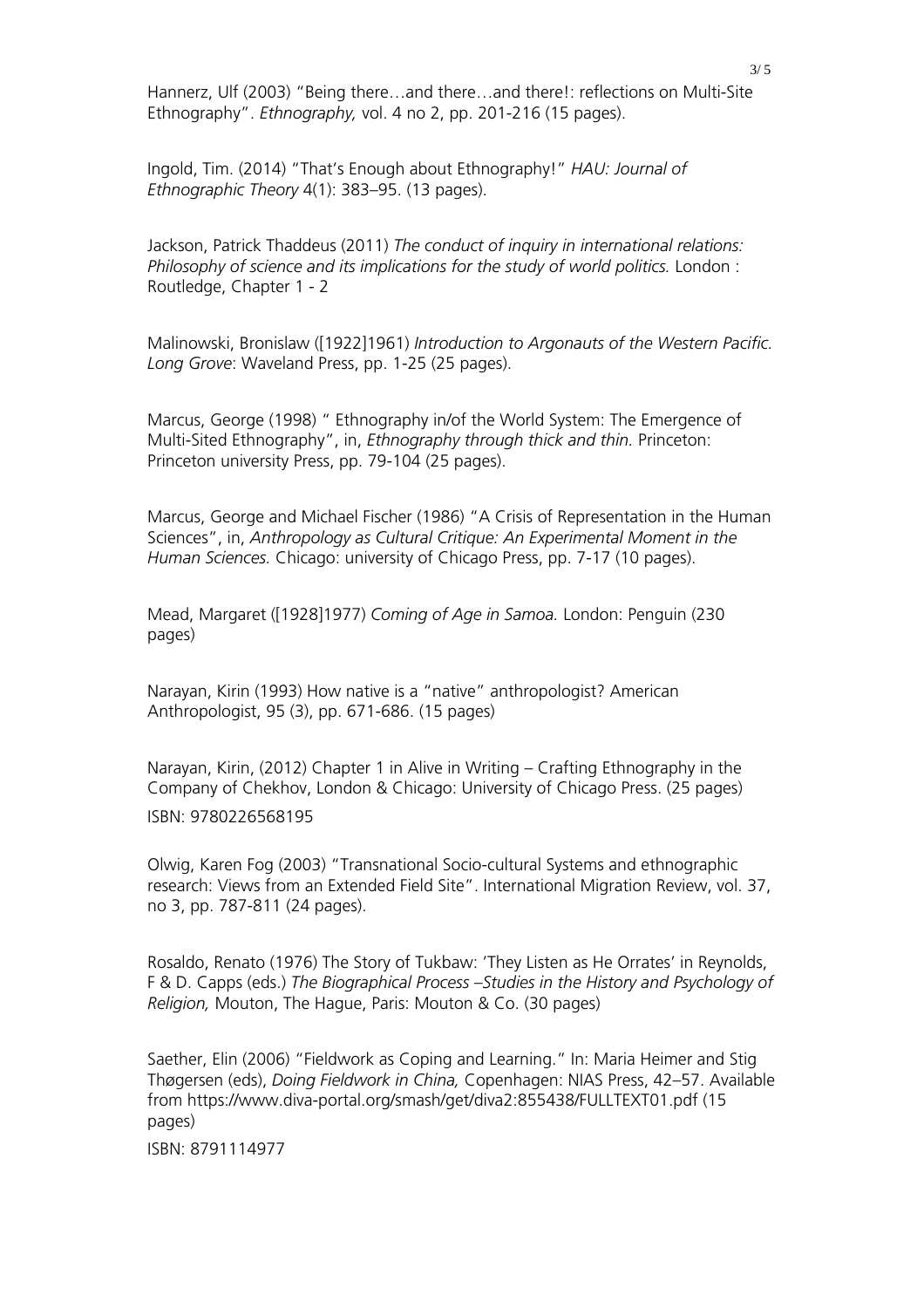Sandberg, Sveinung & Copes, Heith (2012) Speaking With Ethnographers: The Challenges of Researching Drug Dealers and Offenders, *Journal of Drug Issues* 43(2): 176-197. (21 pages)

Schulte, Barbara (2018) "Envisioned and Enacted Practices: Educational Policies and the 'Politics of Use' in Schools." *Journal of Curriculum Studies* 50(5): 624–37. (13 pages)

Sluka, Jeffrey & Antonius Robben (2007) "Fieldwork in Anthropology: An Introduction". In, *Ethnographic Fieldwork: An anthropological reader.* Oxford: Blackwell, pp. 1-28 (28 pages).

Steffen, Vibeke (1997) Life Stories and Shared Experiences, *Social Science Medicine* 45(1): 99-111. (12 pages)

Svensson, Marina (2006) "Ethical Dilemmas: Balancing Distance with Involvement." In: Maria Heimer and Stig Thøgersen (eds), *Doing Fieldwork in China,* Copenhagen: NIAS Press, 262–80

ISBN: 8791114977

Wikan, Unni (1992) Beyond the Words: the Power of Resonance, *American Ethnologist* 19(3): 460-482. (22 pages)

Willox, Asheley Cunsolo, Sherilee L. Harper, Victoria L. Edge, 'My World': the Storytelling and Digital Media Lab and Rigolet Inuit Community Government (2012) Storytelling in a Digital Age: Digital Storytelling as an Emerging Narrative Method for Preserving and Promoting Indigenous Oral Wisdom, *Qualitative Research* 13(2): 127- 147. (20 pages)

Zeitlyn, David (2008) Life History Writing and the Anthropological Silhouette, *Social Anthropology/Anthropologie Sociale* 16(2): 154–171 (17 pages)

Books:

O'Reilly; Karen (2005) *Ethnographic Methods,* London: Routledge (146 pages) ISBN: 9780415561808

Other compulsory literature:

2 elective monographs ca. 500-600 pages.

Total amount of pages: 2190